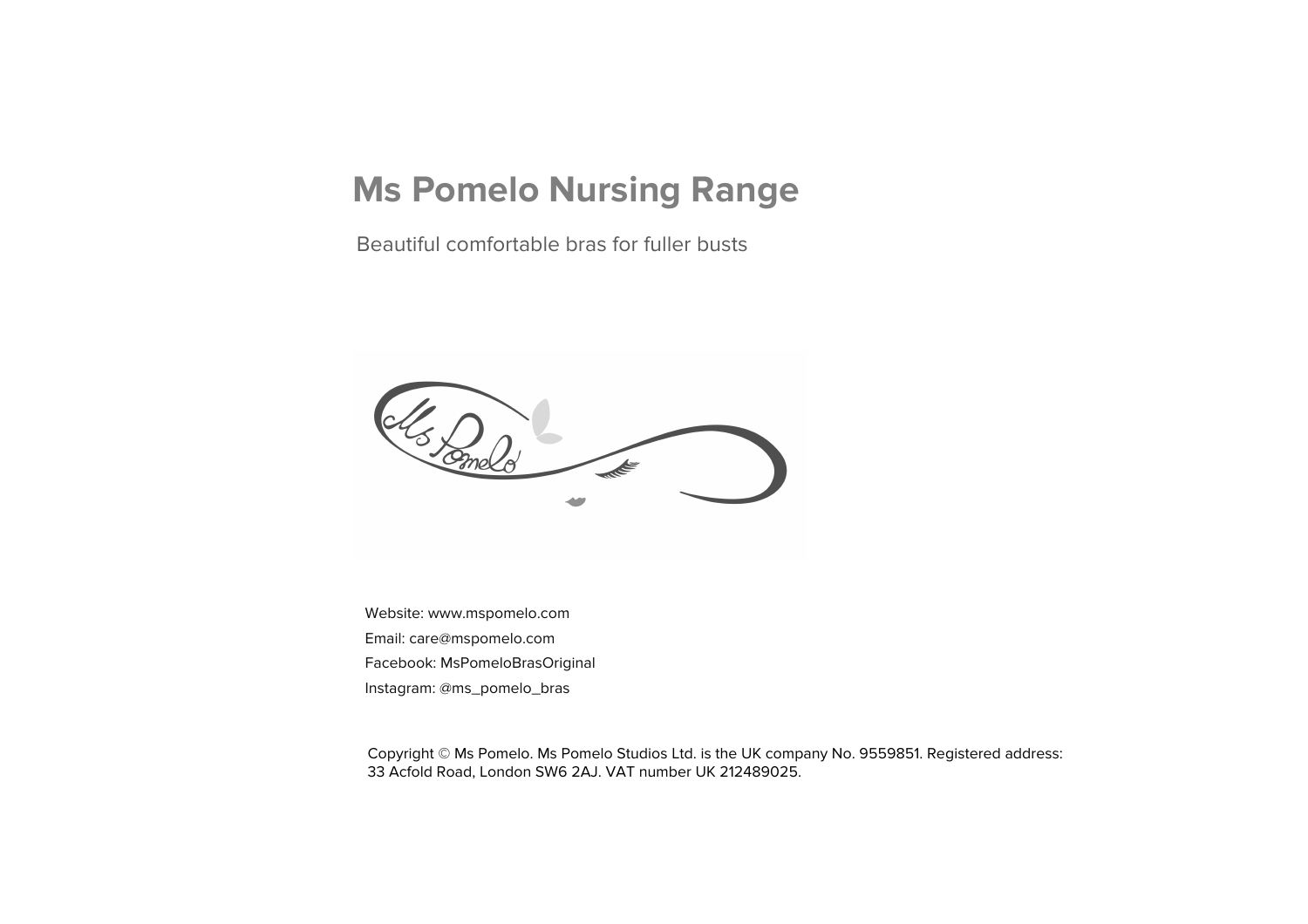



### **Happy Mummy** £25.00

Colour: Sunny

We converted our glamorous non-wired style to make the nursing experience for heavier-chested mums comfortable and secure. It comes in a bright dewy colour to make you feel like dawn every time you put it on. Ready for the day.

Fabric content: 80% polyamide, 10% elastane, 10% cotton; cup lining and frame support 100% cotton.

| <b>Designed for:</b> wide-set or splayed <b>Support:</b> high |                                    |
|---------------------------------------------------------------|------------------------------------|
| breast shapes                                                 | <b>Sizes:</b> 36-40 D, DD, E, F, G |
| <b>Coverage: full</b>                                         |                                    |

#### **Features**

- Non-wired cups stretch only in one direction (vertically) and support the chest without restricting it **1**
- Cups are cotton-lined for breathability and comfort **2**
- A frame support + easy one-handed drop-down cups for effortless breastfeeding **3**
- Wide foam-cushioned straps balance the weight on the back and shoulders **4**
- Tall sides help manage the bulge **5**
- Stretchy adjustable rear straps **6**
	- 3x3 hook-and-eye closure on sizes 36E–G, 38E–G, 40D–G

Ms Pomelo Nursing Range 2014 2015 2022

**7**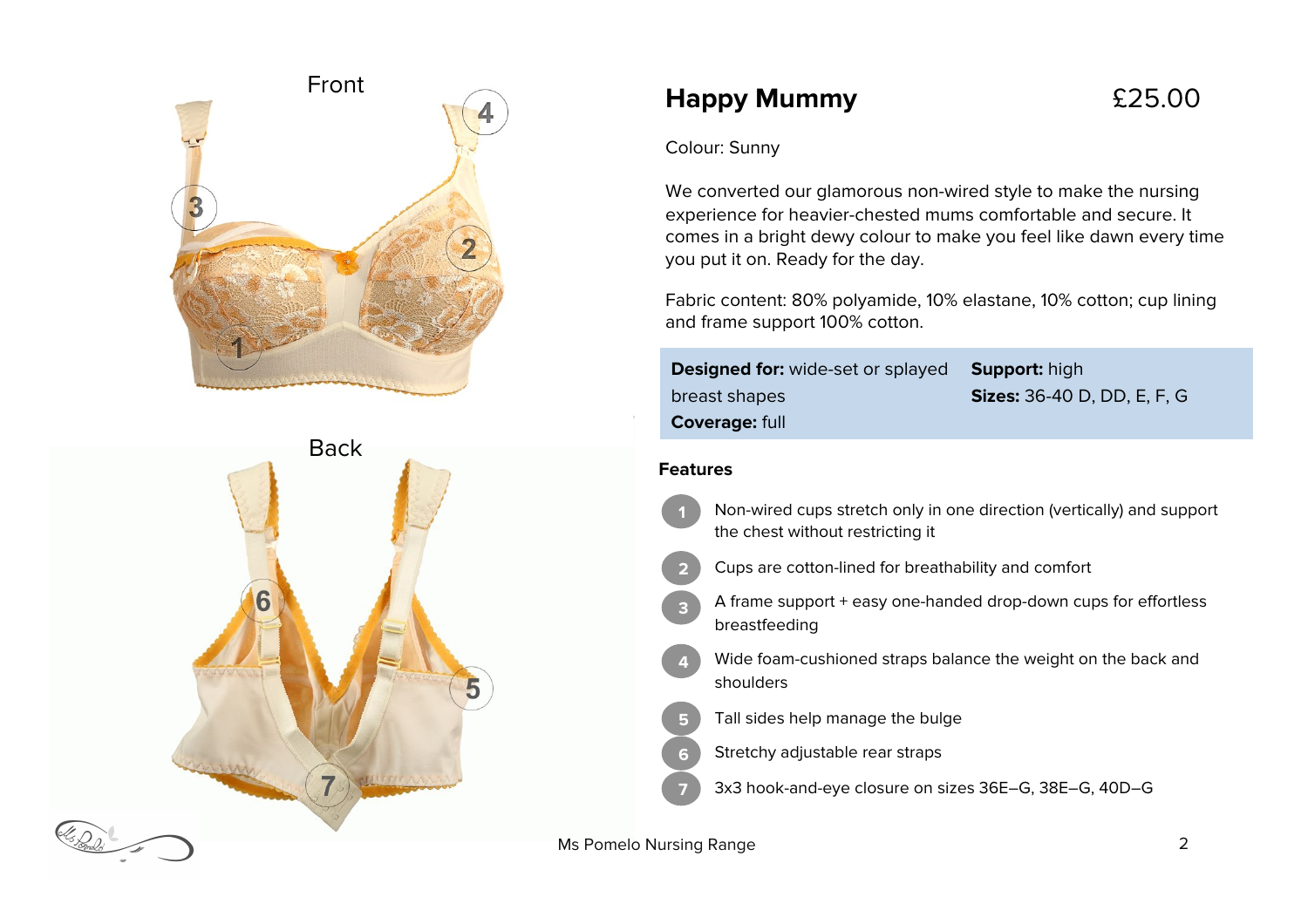

# Rear 5

### **Mama Chic**  $£25.00$



We converted our chicest and sexiest style to offer a comfortable reliable bra to the most elegant of breastfeeding mums. Its plush coralcoloured lining envelops you in a soft cocoon, and its foam-lined cups lift the chest for a seductive look. Because the wish to feel exciting never goes away!

Fabric content: 80% polyamide, 20% elastane; cup lining and frame support 100% cotton.

|                 | <b>Designed for: all shapes</b><br><b>Coverage: full</b> | <b>Support: medium</b><br><b>Sizes:</b> 32-36 DD, E, F, G, H<br>38 D, DD, E, F, G<br>40 D, DD |
|-----------------|----------------------------------------------------------|-----------------------------------------------------------------------------------------------|
| <b>Features</b> |                                                          |                                                                                               |
|                 | Non-underwired lace cups                                 |                                                                                               |
| 2               | breastfeeding                                            | A frame support + easy one-handed drop-down cups for effortless                               |
| 3               |                                                          | Foam-lined lower cups lift and support the chest for a seductive look                         |
| 4               | Cotton-lined cups for comfort and breathability          |                                                                                               |
| 5               |                                                          | Back panels are lightweight, durable and hug the body without 'travelling'                    |
| 6               | Wide stretchy adjustable straps                          |                                                                                               |
|                 | 2x3 hook-and-eye closure on all sizes                    |                                                                                               |



Ms Pomelo Nursing Range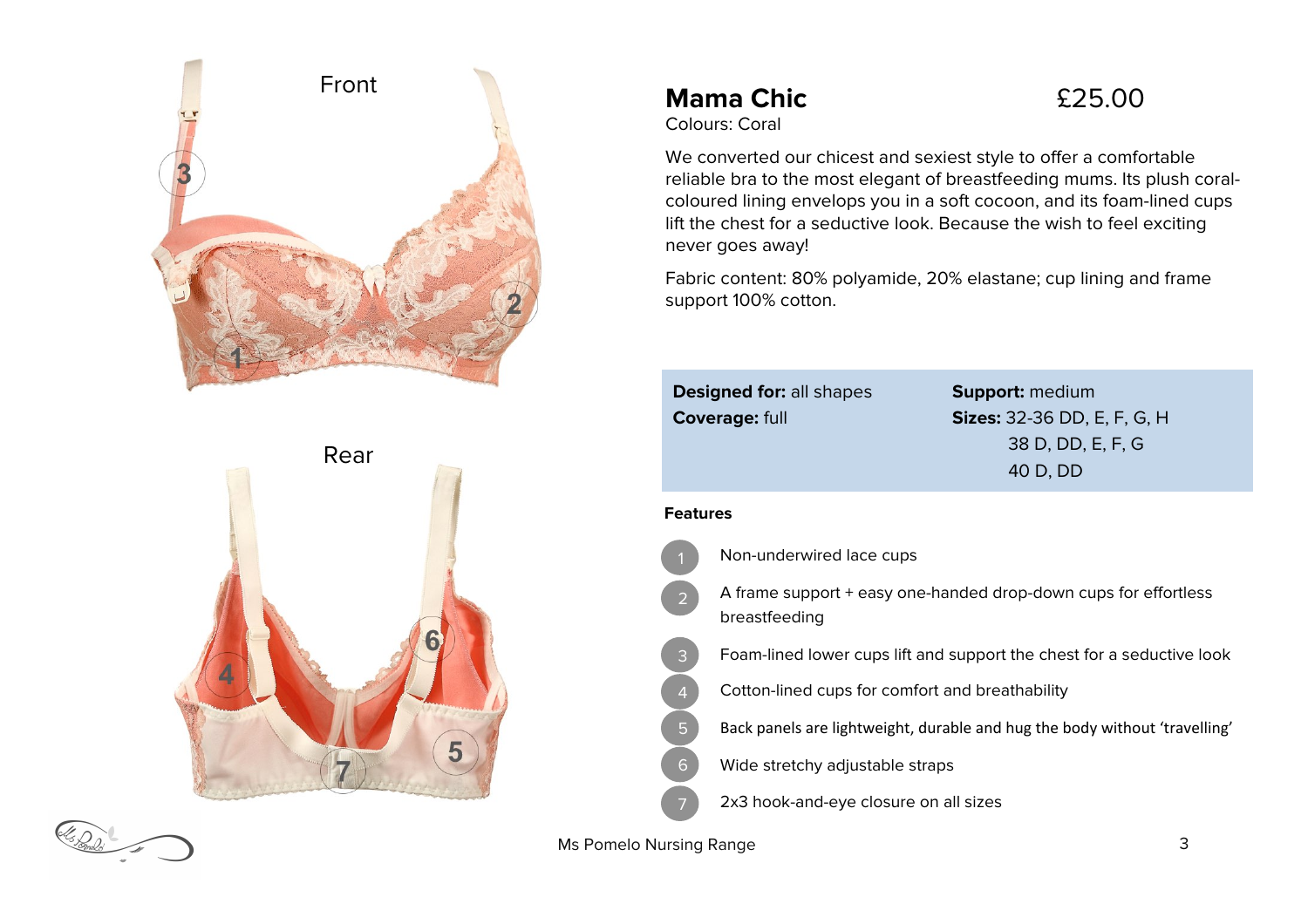## Steps to order

- Use our size and fit guidance to select your bra. Our sizing is consistent with major names on the street. We use cup size progression of D, DD, E, F, G, etc. You can also determine your size by using our tutorials on our Bra School page (https://mspomelo.com/bra-school/) or by visiting our workshop (https://mspomelo.com/workshops).
	- Email your order to care@mspomelo.com using Order form on page 5. 2
- Once we receive your order, we will invoice you via Paypal, which will give you a number of options to pay. 3
- When we receive the payment, we will ship the parcel to you. We use 2 delivery services: (1) Interlink Express courier delivers next day at a time convenient for you, shipping fee is £5, and (2) Royal Mail 2<sup>nd</sup> Class Signed-for service that delivers within 3-5 working days. This option is free. 4

**Returns & refunds:** If you want to return the product, please notify us within 14 days of receipt on care@mspomelo.com. The item must be unworn, unsoiled, and in a resalable condition with all tags still attached. The cost of returning items to us is at purchaser's expense. We will issue refund within 14 days of receiving the goods. See our Terms & Conditions for full details https://mspomelo.com/terms-conditions/

**Our contacts:** email care@mspomelo.com or online contact form at https://mspomelo.com